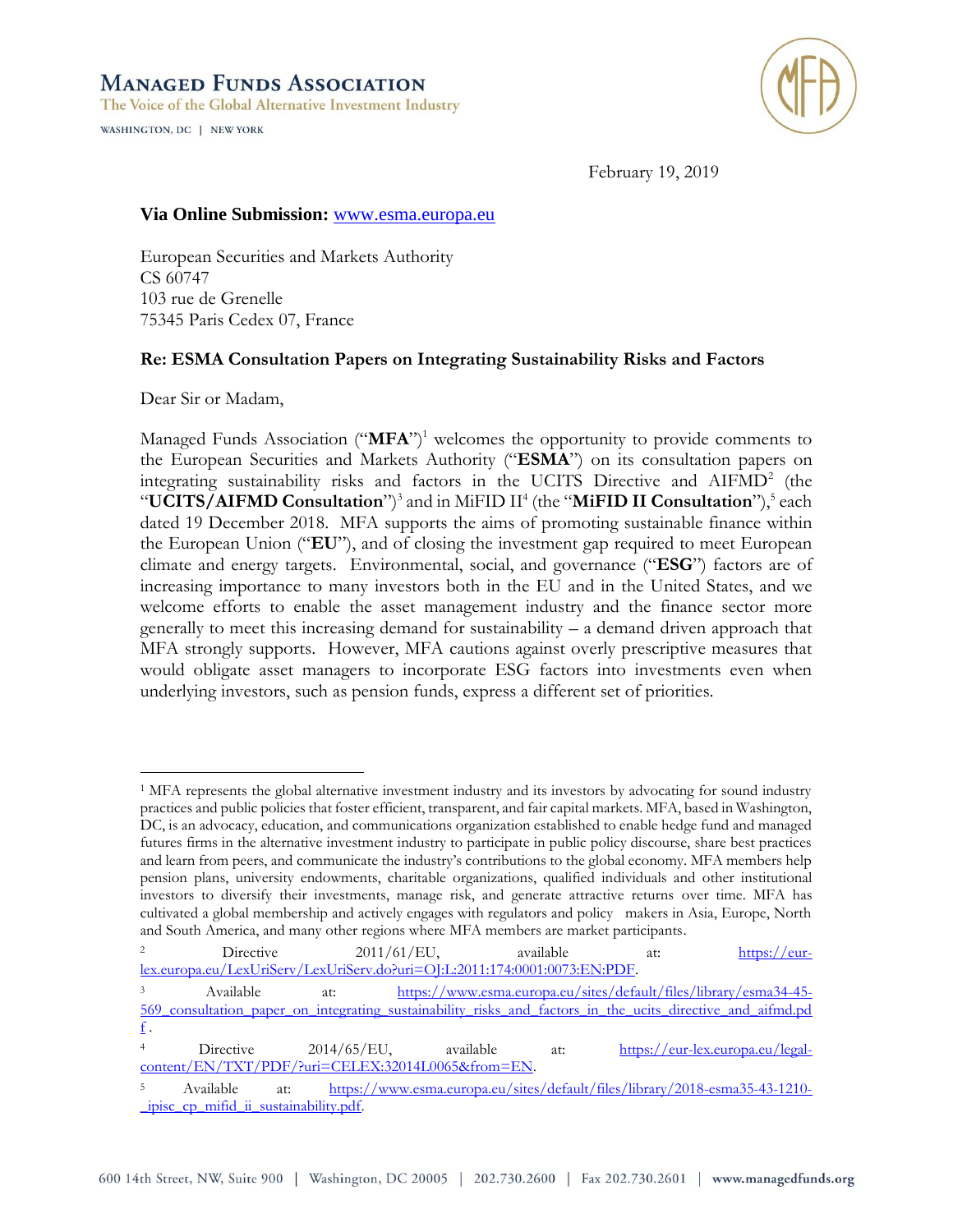ESMA February 19, 2019 Page 2 of 4

 $\overline{a}$ 

## I. General Support of Consultation Goals

MFA supports the European Commission's (the "**Commission**") goal, as expressed in the draft Delegated Regulation, <sup>6</sup> of increasing transparency with respect to sustainability risks and sustainable investment opportunities to enable clients to better assess whether the investment products and services that they purchase meet their sustainability criteria, and should allow alternative investment fund managers to make a more informed assessment of whether their services are meeting client demand.

MFA also strongly supports ESMA's decision to use a high-level principles-based approach to integrate sustainability risks into the UCITS, AIFMD, and MIFID II frameworks, where applicable.<sup>7</sup> We agree with ESMA that it is important "to avoid being inflexible or overly prescriptive on such a forward-looking topic, as the market has not yet reached maturity." 8 Since the market for ESG investments is still growing and evolving, it is prudent to ensure that the requirements imposed under the UCITS, AIFMD, and MIFID II frameworks will accommodate the diverse needs and desires of clients.

## II. Concern with Blanket ESG Requirement

Consistent with these views, MFA believes that there should not be a blanket requirement in the delegated acts under UCITS, AIFMD, or MiFID II for all investment managers to incorporate "ESG preferences" or "ESG considerations" (each as defined in the draft Delegated Regulation) into investment strategies or securities trading in every case (*e.g.*, where the potential client has expressed no ESG preference). Rather, asset managers should engage in a discussion with their clients and potential clients regarding whether the manager's products and services meet the client's ESG factors and considerations so that the client can make an informed choice about whether to retain the asset manager. This approach will better ensure that asset managers incorporate ESG factors and considerations to the extent they form an investment objective or preference of the client.

With this in mind, MFA believes ESMA should avoid including broad wording in the proposed amendments that would require all investment managers to take into account "sustainability risks and factors" or "ESG preferences" as part of their UCITS, AIFMD, or MiFID II requirements. Rather, we support the more flexible approach that ESMA used in many places in the MiFID II Consultation, which is to require a firm to take into account a client's ESG preferences "where relevant." We believe that using identical language for all of ESMA's proposed amendments under UCITS, AIFMD, and MiFID II would be an appropriate and reasonable solution. We believe this approach also is consistent with the approach taken by the Commission in its draft Delegated Regulation.

<sup>6</sup> Commission proposed delegated Regulation amending Delegated Regulation (EU) 2017/565 as regards the integration of Environmental, Social and Governance (ESG) considerations and preferences into the investment<br>advice and portfolio management (the "draft Delegated Regulation"), available at: advice and portfolio management (the "**draft Delegated Regulation**"), available at: [http://ec.europa.eu/finance/docs/level-2-measures/mifid-delegated-act-2018\\_en.pdf.](http://ec.europa.eu/finance/docs/level-2-measures/mifid-delegated-act-2018_en.pdf)

<sup>7</sup> *See* UCITS/AIFMD Consultation at 6, paragraph 12; and MiFID II Consultation at 8, paragraph 4.

<sup>8</sup> UCITS/AIFMD Consultation at 5, paragraph 8; and MiFID II Consultation at 5, paragraph 8.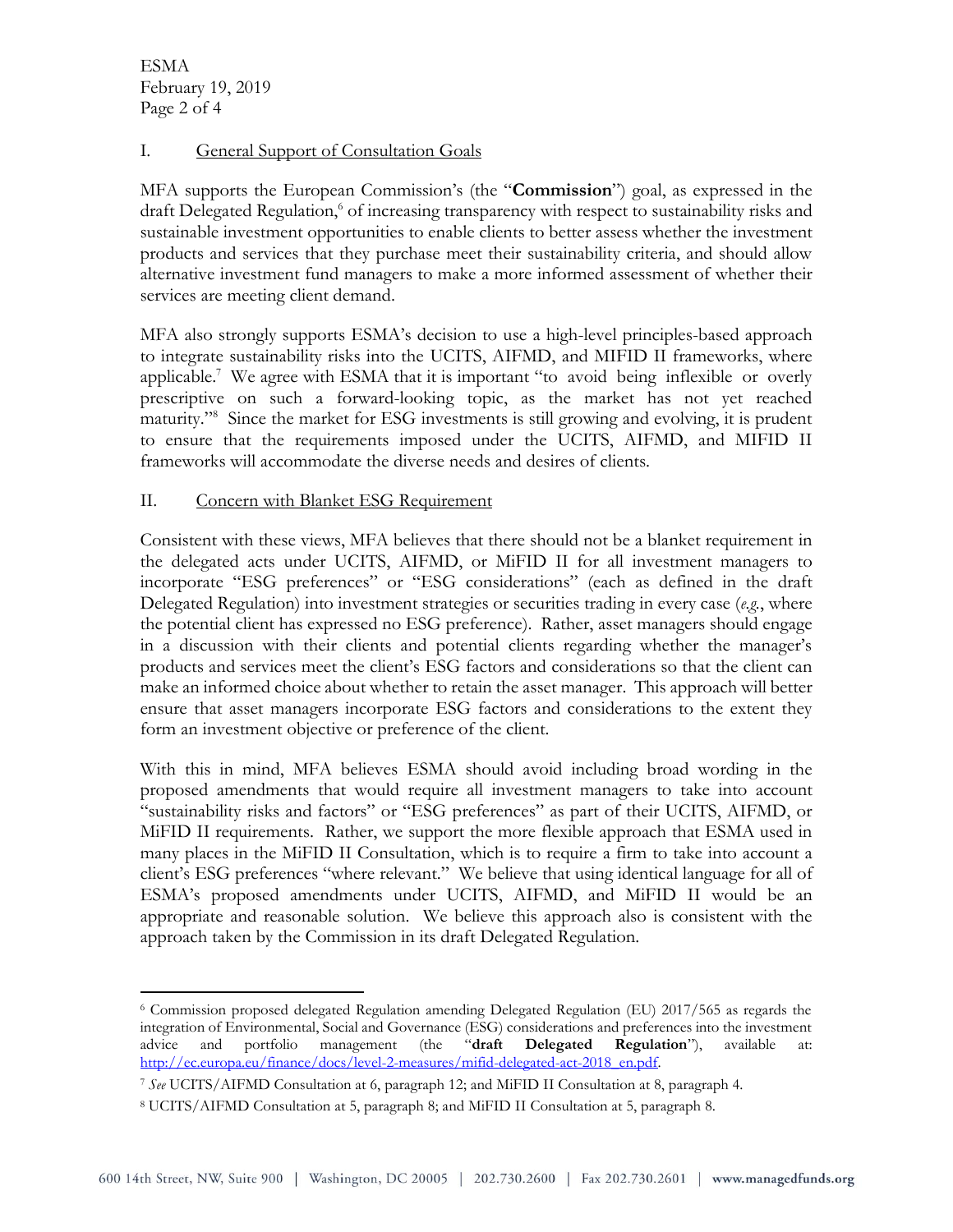ESMA February 19, 2019 Page 3 of 4

 $\overline{a}$ 

Such an approach would allow an investment manager to ask a client or potential client whether the client has any particular ESG preferences. If the client has such preferences, the manager can then determine whether any of its products or services meets the client's ESG preferences (or otherwise make adjustments to existing product offerings to take into account such ESG preferences) and provide such products or services to the client accordingly. However, if the client does not have such preferences, then it would permit the investment manager to continue to provide products or services to the client consistent with the client's non-ESG preferences.

# III. Support for Commission Draft ESG Disclosure Regime

MFA notes that the Commission's proposed amendments to MiFID II under the draft Delegated Regulation would *not* require firms to: (1) incorporate ESG considerations into the information they provide to clients or potential clients on investment services, or (2) disclose details of the types of financial instrument that may be included in the client portfolio based on the client's ESG preferences. While a prior draft of the delegated regulation did incorporate both such disclosure requirements, in more recent drafts, the Commission has chosen to eliminate them.<sup>9</sup> We support the disclosure approach in the current draft Delegated Regulation. It may be appropriate to disclose general information to a client or prospective client on the ESG profile of a financial instrument or investment strategy, but requiring firms to take into account the investment objectives and ESG preferences of a potential client when disclosing information about an investment strategy would be problematic in practice. In particular, firms would no longer be able to work from the same set of information for each potential client. Instead, firms would need to request that prospective clients disclose their investment objectives (and ESG preferences) in advance, and tailor any information provided to those objectives. Such a requirement could prove a high bar in practice, since it would require multiple tailored disclosure documents to be produced.

We agree with the draft Delegated Regulation approach because we think it makes sense to allow investment managers to provide a client or prospective client with general information on what the composition of a fund or portfolio managed by that investment manager might look like in practice. This type of disclosure would then lead to a more detailed discussion with the client around whether that investment strategy would meet the prospective client's investment objectives and ESG preferences.

It is also important to bear in mind that, while a client may have certain ESG preferences, it may view risk or overall financial performance as being the more important criteria for assessing whether the portfolio management service meets its needs. In other words, it is important for ESMA to ensure that the proposed amendments to the delegated regulations under UCITS, AIFMD, and MiFID II do not imply that ESG factors should be seen as automatically taking precedence over other investment objectives.

<sup>9</sup> *See* prior Commission draft Delegated Regulation, available at: [https://eur-lex.europa.eu/legal](https://eur-lex.europa.eu/legal-content/EN/TXT/HTML/?uri=PI_COM:Ares(2018)2681500&from=EN)[content/EN/TXT/HTML/?uri=PI\\_COM:Ares\(2018\)2681500&from=EN.](https://eur-lex.europa.eu/legal-content/EN/TXT/HTML/?uri=PI_COM:Ares(2018)2681500&from=EN)